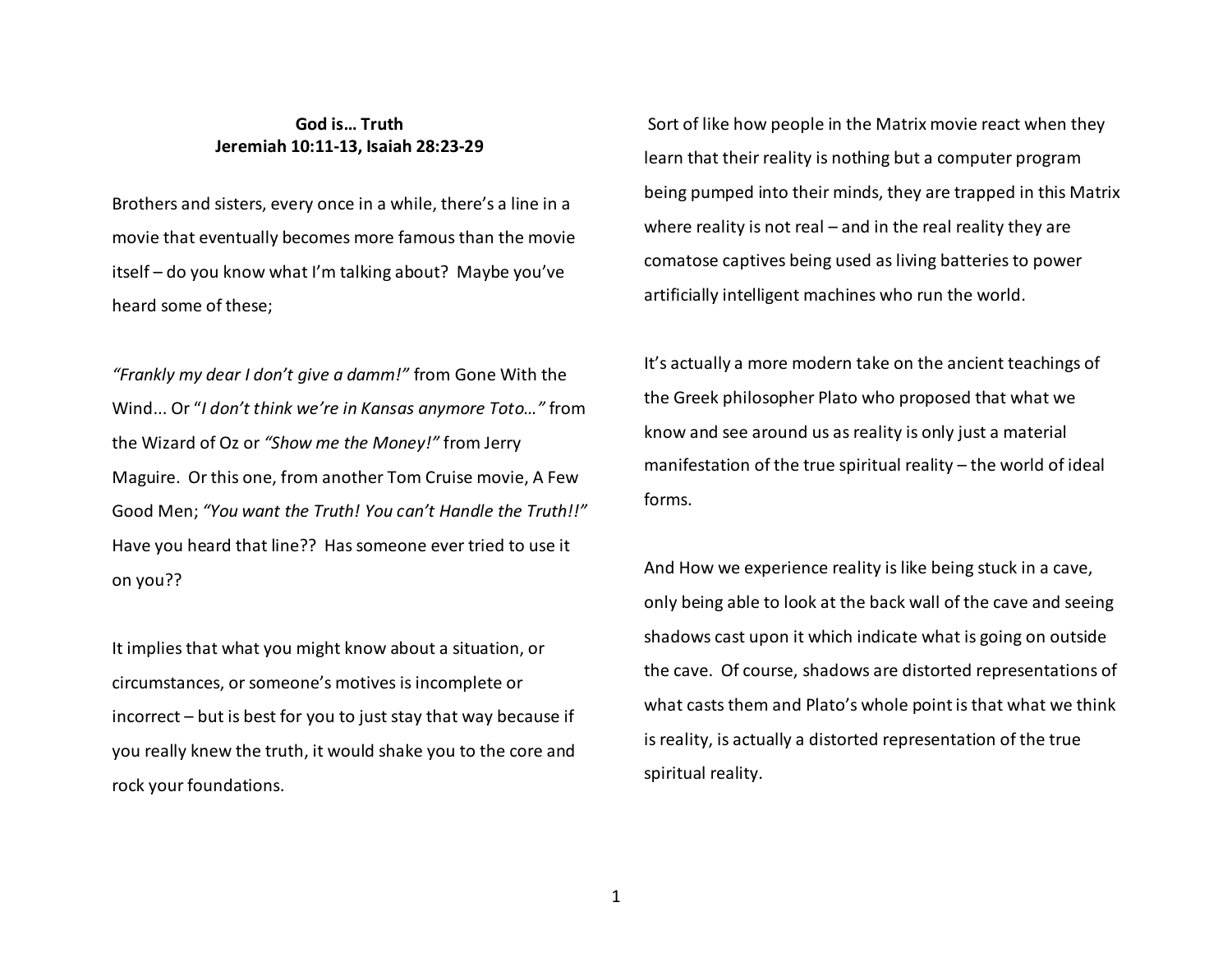If we are to know the truth, the true spiritual reality, Plato would say that we must learn not to trust our physical senses which can be deceived by material reality, but instead access the spiritual world of the forms through rational contemplation in our minds.

So as I mentioned, if we were to discover that everything we thought was real in reality - is not really real… but only a distorted reflection of the actual truth and we really don't know what is real anymore, that would shake us to our core and rock our foundations.

Because we can't really function as human beings if we don't have some level of certainly and confidence on which to base our interaction with the world around us and know if it real and true and not part of some elaborate illusion or deception.

Every single person needs a foundation of truth to stand upon and proceed from in order to live in reality – even if it is as contradictory a statement as *"the truth that there is no ultimate truth."* 

So, what we are going to learn about God this morning brothers and sisters, is exceedingly practical and important as a foundation for our daily lives, because there is no better rock to stand upon and be confident in than God, because the truth is… God is true.

Now when we say that God is true… that He is truth… we mean this in the most comprehensive sense possible.

First, as God is self-existent and eternal and all existence that we can know flows out of His eternal decision and commitment to create, we can thus be confident that reality is based upon something or rather someone who is reliable and solid and true that therefore this reality we live in is not a deception or an illusion, but it real and it is true and knowable because God is true. As the scripture says in Gen 1:31 *"God saw all that he had made, and it was very good."*

Secondly, as we have been learning over the past weeks – there is nothing greater than God or outside of God by which He knows what He knows, from which He receives His power,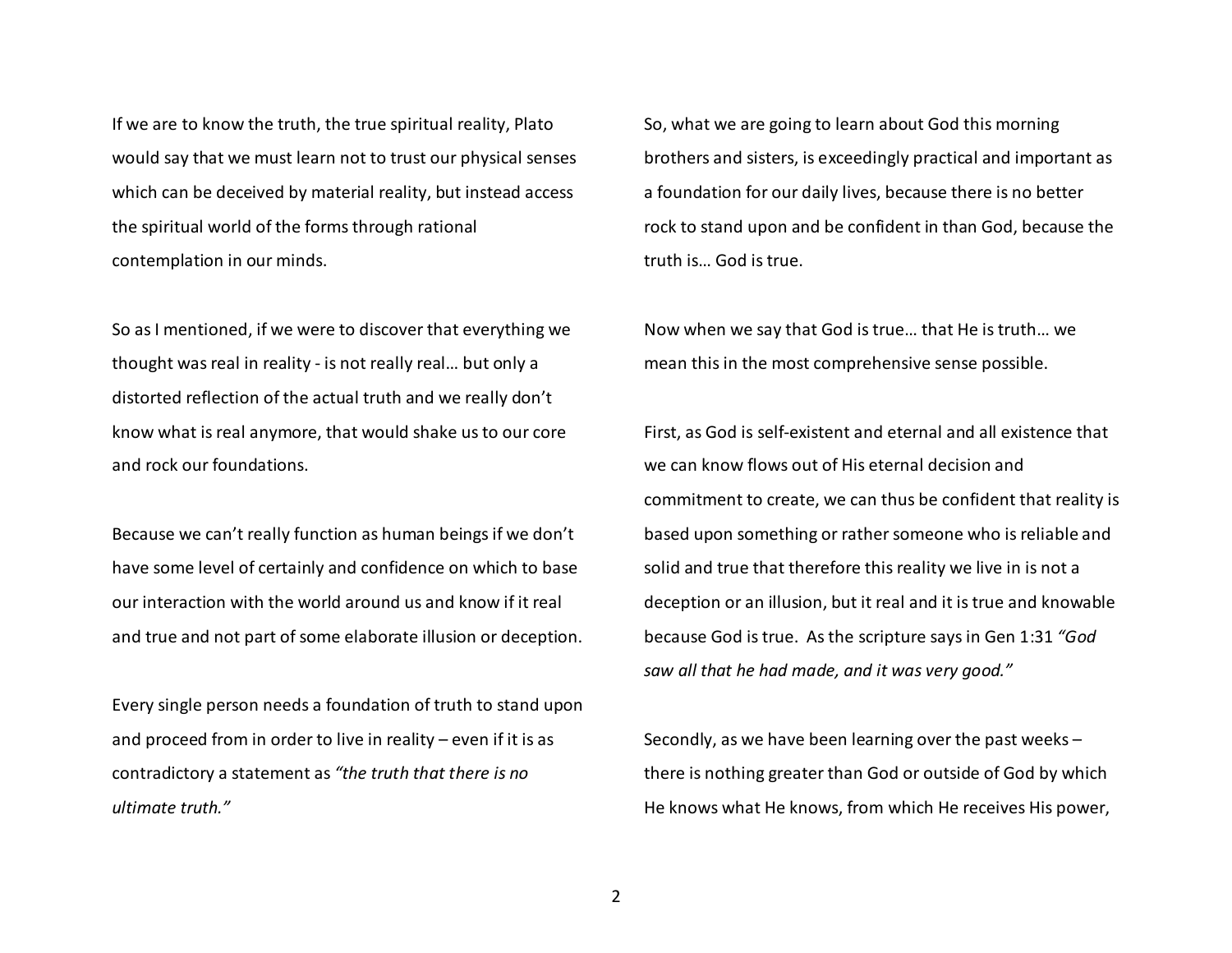or by which we can determine if He is good – and that is still the same when it comes to Truth.

When we say God is truth, we mean that God in His very eternal self-existent being provides the basis for which anything can be considered to be true. He is in Himself the very definition of what it means to be True.

Some theologians have described God being true as God fully answering to the idea of the Godhead – but to my reading of that I find it places the "idea" of what God should be higher than God and outside of God and then requires God to meet it and thus be true.

So, I prefer to describe God as being true, and as the definition of truth within Himself, in the same way as we explained last week that God is good, when we said God is 100% fully in line with Who He reveals Himself to be as God. That of all the possibilities and potentials that God knows within His infinite eternal knowledge of Himself, there is never a contradiction or flaw or imperfection in His character or His actions. Thus God

is fully consistent, He is accurate, He is exactly who He is, He knows Himself and everything else, fully and completely and comprehensive, there is no deception or illusion in God, He is true.

1 John 1:5 "*God is light; in him there is no darkness at all"* and James 1:17 says that *"the Father of the heavenly lights, who does not change like shifting shadows."* He is Truth in Himself. Jesus says of Himself as God "*I am the way, The truth, and the life"* John 14:16.

Thirdly God is true in that He is the true God. There may be many other spiritual beings in this reality, there may be many other very powerful, magnificent and wise spiritual beings that exist within this creation, and they may have revealed themselves to human beings at some point and time and thus come to be worshiped and known as gods, but… the is only one true God.

There can only be one God who is self-existent and infinite and external, beyond whom there is nothing or no one else.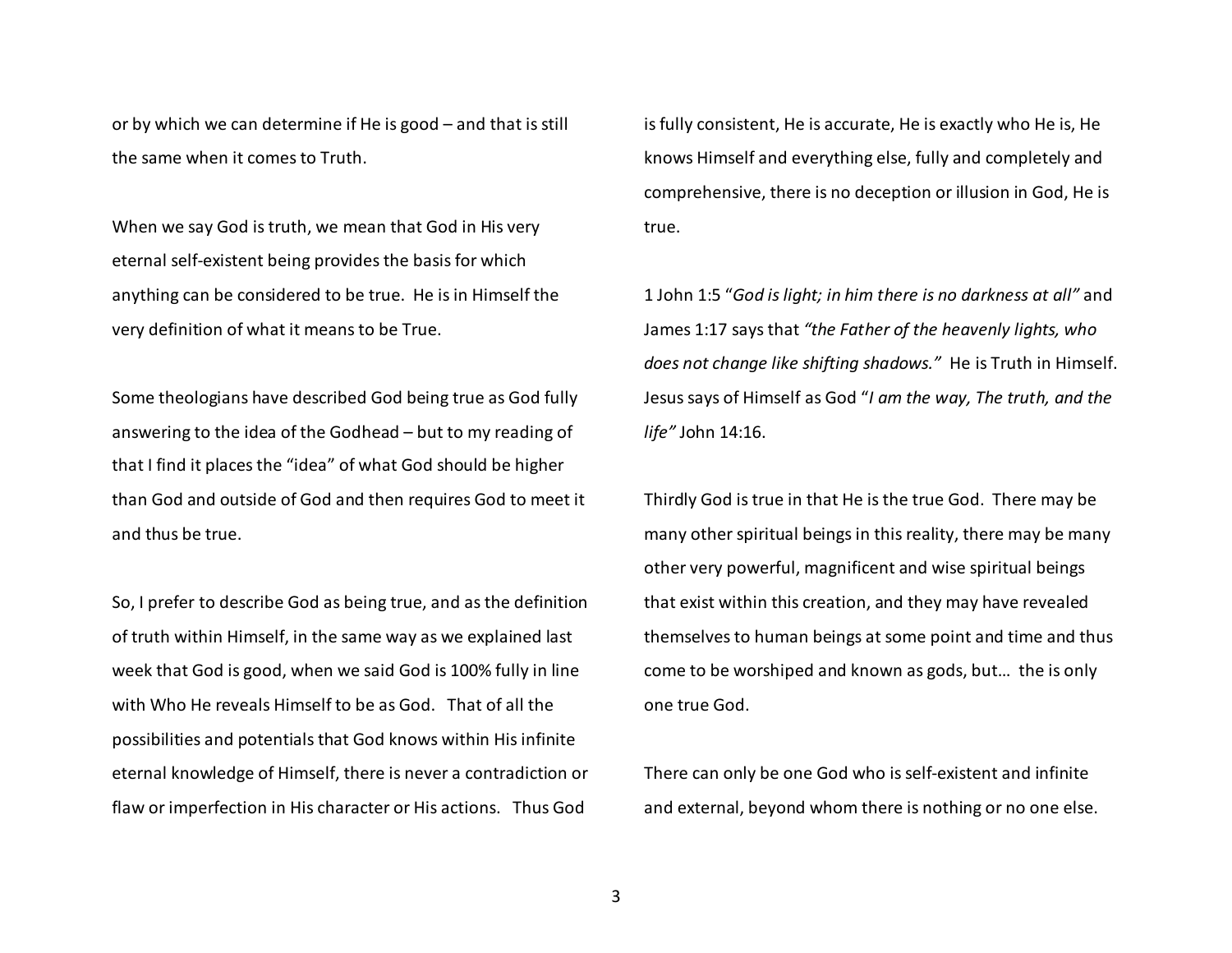Any other spiritual being, that we may come across or who may reveal themselves to us, no matter how powerful or awesome or wise is just a part of the creation and cannot even be considered in the same category as the True God.

In Rev 22:9 the Apostle John has an encounter with such a spiritual being - an amazing angel, and he says *"when I had heard and seen [these visions] , I fell down to worship at the feet of the angel who had been showing them to me. But he said to me, "Don't do that! I am a fellow servant with you and with your fellow prophets and with all who keep the words of this scroll. Worship God!"* Only the true God, the uncreated God is worthy of worship.

And God Himself says through the prophet Jeramiah in 10:10-11 *"But Yahweh is the true God; he is the living God, the eternal King.…These gods, who did not make the heavens and the earth, will perish from the earth and from under the heavens.'"* Only the true God is the creator God, any other "god" is just a spiritual being, a creature – like us.

Only God is true - so there can only be one **true** God; Selfexisting, All-knowing, All-powerful, All-good, Infinite and Eternal, the Creator of All, the Living God, the one true God. God is True.

So, let's recap what we covered so far… when we say God is true; this means the reality which He created is true, it means that He is the very definition of truth within Himself, and it means He is the only God who is actually God.

Now let's take a look at some of the practical implications of this for our everyday life.

First, let me make reference to another famous saying *"All truth is God's truth."* Now a lot of people misuse this statement to mean that there are many paths which lead to God, or that all religions are basically the same – but that's not what it means, that's not true…

All truth is God's truth is a short pithy way of stating that God has created ALL of reality and that it is real and true and that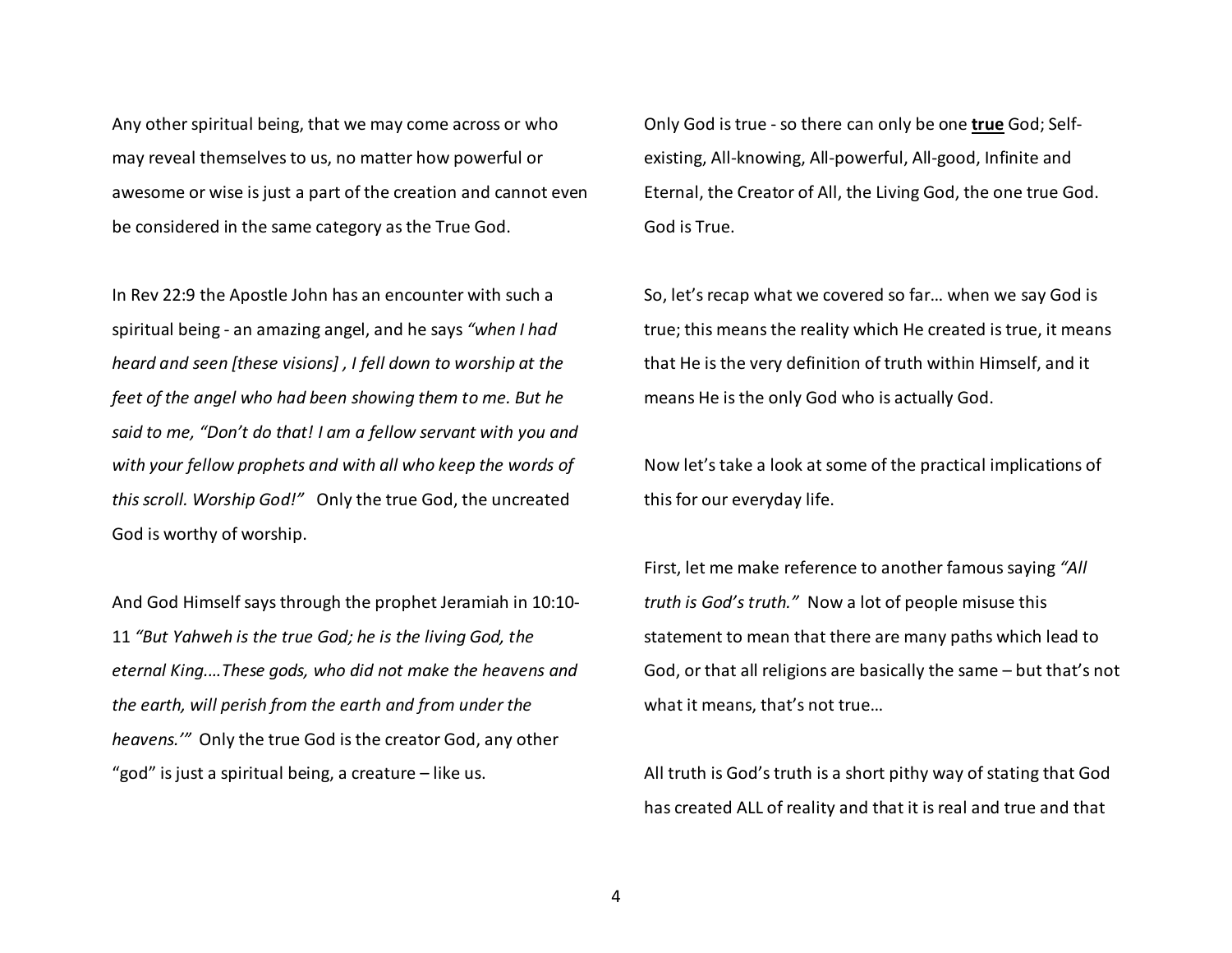we are also created with the capacity to know it is real and true, so what we are able to know as truth… comes from God. Do you see how that works??

This is what is implied by the scriptures in Isaiah 28:26-29 as it talks about a farmer knowing the truth about how to farm correctly. It says *"God instructs him and teaches him the right way. Caraway is not threshed with a sledge, nor is the wheel of a cart rolled over cumin… The wheels of a threshing cart may be rolled over it, but one does not use horses to grind grain. All this also comes from the Lord Almighty… whose plan is wonderful, whose wisdom is magnificent."*

All truth is God's truth and when we are able learn, discover, know and understand and respond to the way in which God has designed His creation to work, as **His** truth – it is a beautiful thing brothers and sisters and it contributes to our appreciation and adoration and admiration and worship of God as Creator.

Now, you know I'm going to pause at this point to remind us that this is why we switch up our regular Sunday morning worship service for one month during the year and specifically dig into all the various ways God designed the different parts of His creation to work on the TALK Show with the special guests that we invite to be a part of the Show.

In fact if you think about it – this Creational truth from God is what we spend the majority of our time engaging with in our day to day lives isn't it? If you are going to do your job properly – you need to know this truth… if you are going to have successful relationships, friendships, marriages, be a good parent, boss, employee, leader and so on – you need to understand this truth…

Now, it can be a struggle learning about God's creational truth in the TALK Show format in lieu of a regular worship service. We might want to say; *"can't we leave learning about this creational truth for our day to day lives in school, or on the job training, or from life experience?? Why do we have to bring that into our Sunday morning worship??"*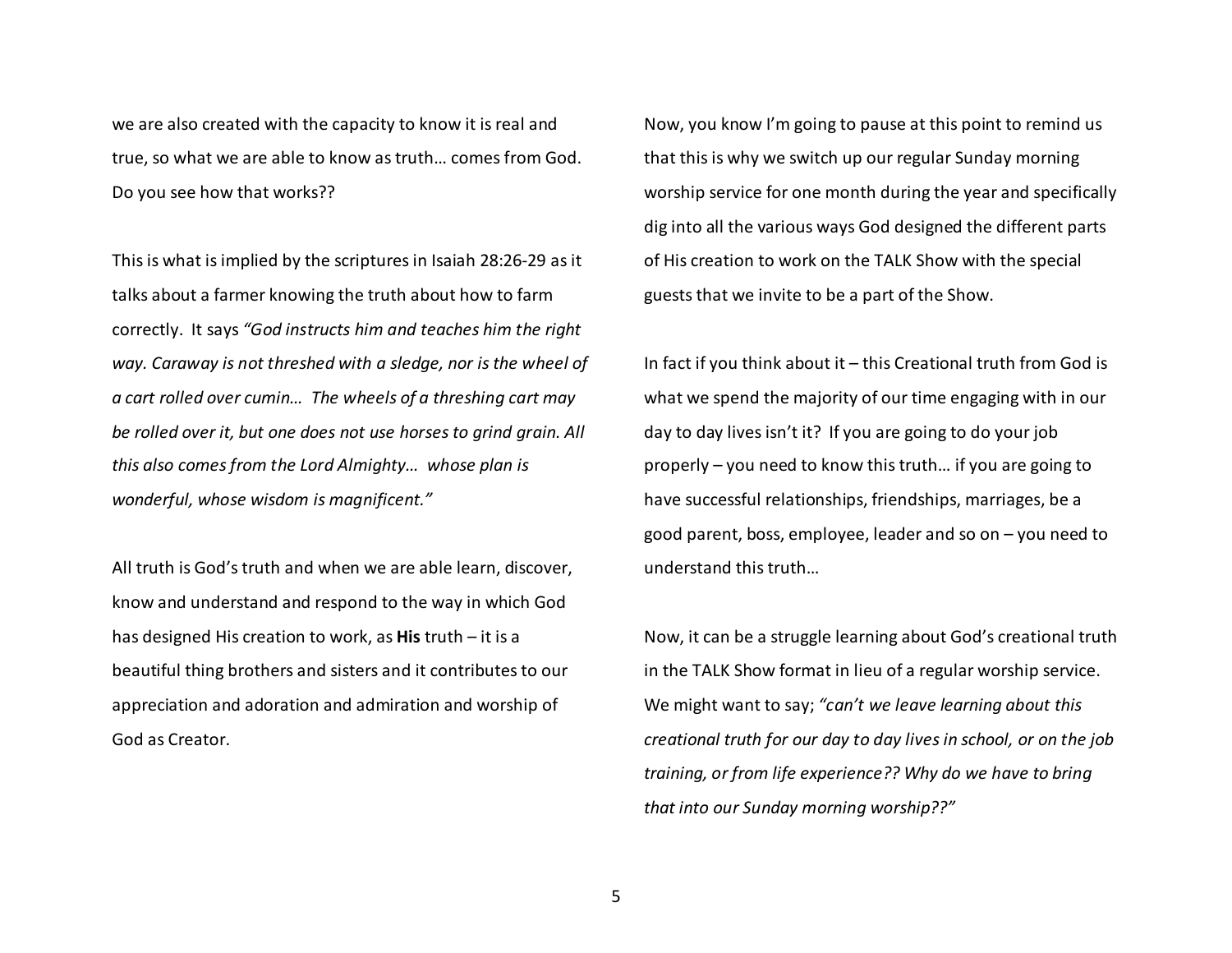Well… because ALL truth is God's truth, and that means creational truth is something to be celebrated in Church on a Sunday morning as much as His revealed truth in scripture. But… more importantly, there are very few schools, and no workplaces that I'm aware of, where we are taught that the truth we are learning… is God's truth. AND where we see the relationship between God's creational truth and His revealed truth in scripture explained AND demonstrated for us.

If we use more theological terms for this - it is all about teaching us how to understand general revelation – creational truth, through the use of special revelation – scriptural truth.

So if you hear us talk about putting on our 4B Glasses, that's just a helpful analogy to explain that we look at, study and understand God's creational truth most correctly when we view it through the lens of the scripture – by specifically applying what God reveals about Creation, the Fall, Redemption and the New Creation, the 4 major themes in the bible, 4B, applying that to what we are looking at in our daily lives, in the world around us.

And this is important brothers and sisters – because God's revealed truth in scripture is critical to properly apprehending God's creational truth.

In fact – without the revealed truth from scripture about creation how would we even know to call the truth we learn from experience or through study and scientific inquiry "creational" truth?? We would just call it "knowledge" or "the science" right?

Here's a quick little test; do you find yourself talking about "the Laws of Nature?" If you do then you're not apprehending creational truth through God's revealed truth. If you didn't know about God's might and power and rule over His creation you could be forgiven for thinking nature was bound unto itself to work a certain way, the law of gravity for example.

But if you know that scripture reveals the Word of God spoke everything into existence, and continues to uphold reality, then its quite obvious that nature is not a law unto itself what we are witnessing is the power of the Word at work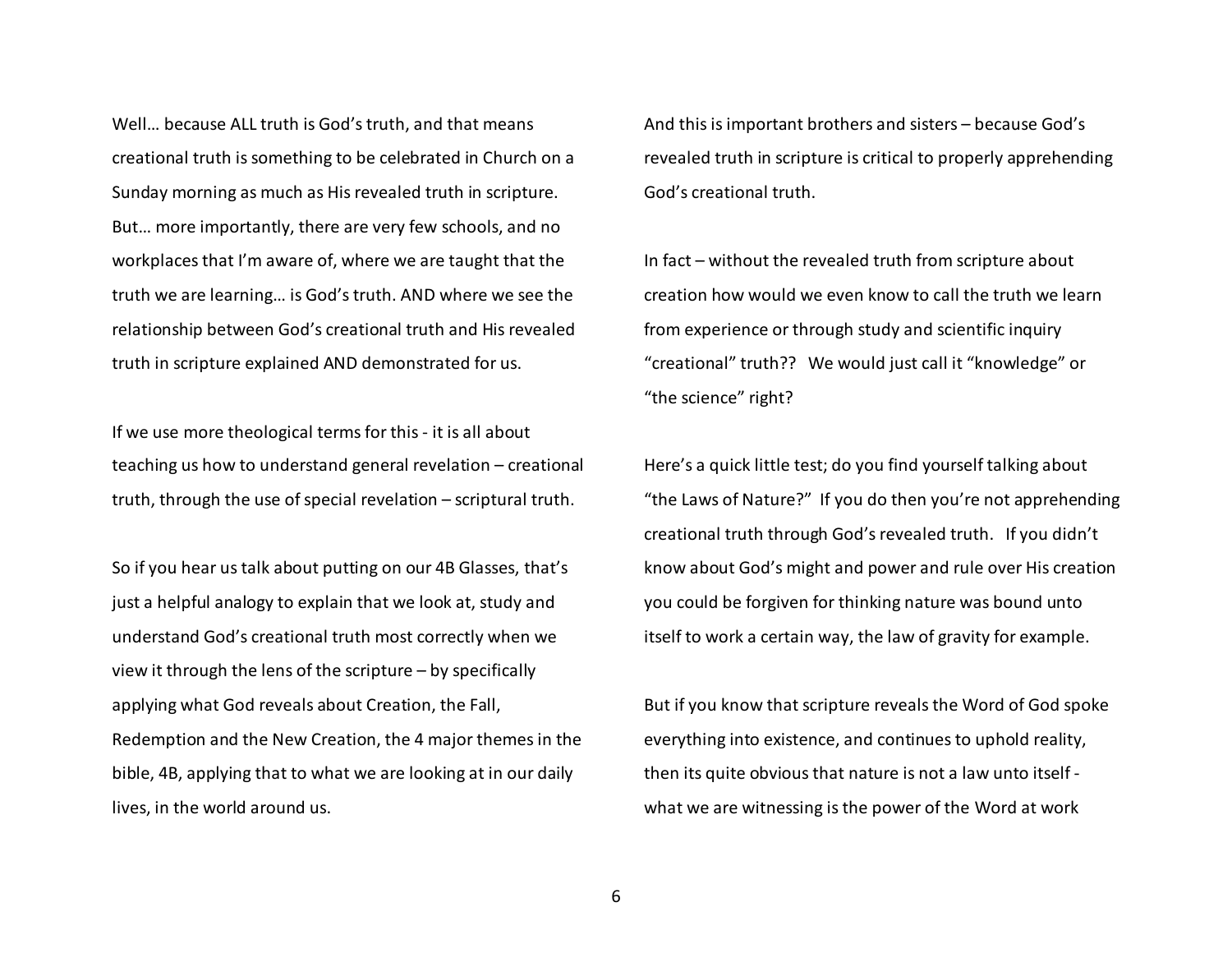continuously and consistently calling forth a response from nature and nature obeying the Word of God. Do you see the difference?

We are not learning to shape our thinking and understanding of God's truth like this anywhere else – and to be honest brothers and sisters, without God's revealed truth inscripture… the truth that we discover in the creation is not the complete truth. To quote another famous saying *"its not the whole truth and nothing but the truth"* 

So the Talk Show is important brothers and sisters, its when we take the glasses that we have spent 11 months out of the year examining, learning about all the details of the lenses and how it brings things into focus, admiring the frame and the design of these glasses, holding them in our hands enjoying how light and well made they are – and we finally put them on and use them for their intended purpose, to fully apprehend how ALL truth is actually God's truth – because God is true.

Now the other practical application of this attribute of God for our daily lives, has to do with the authority that the scriptures have in our lives as God's revealed truth. There's another famous saying – at least for bible believing Presbyterians anyways – that *"scripture is the only rule for faith and life."* 

Now we've already dealt with how scripture helps us understand God's truth in creation, so we get how it's the only rule for life - so let's focus on what God's truth reveals to us about matters of faith. As we do I pray that the growing reverence and awe we have for God will extend to His amazing truth in His scriptures as well.

So how do we know that the scriptures reveal God's truth and by implication reveal God to us? Who says so and on what authority?

Do we believe the Bible as we have it today contains God's truth because at some point in the life of the early church it floated down out of heaven, like the Holy Spirit at Pentecost – printed, bound and ready for distribution in the Kings' English?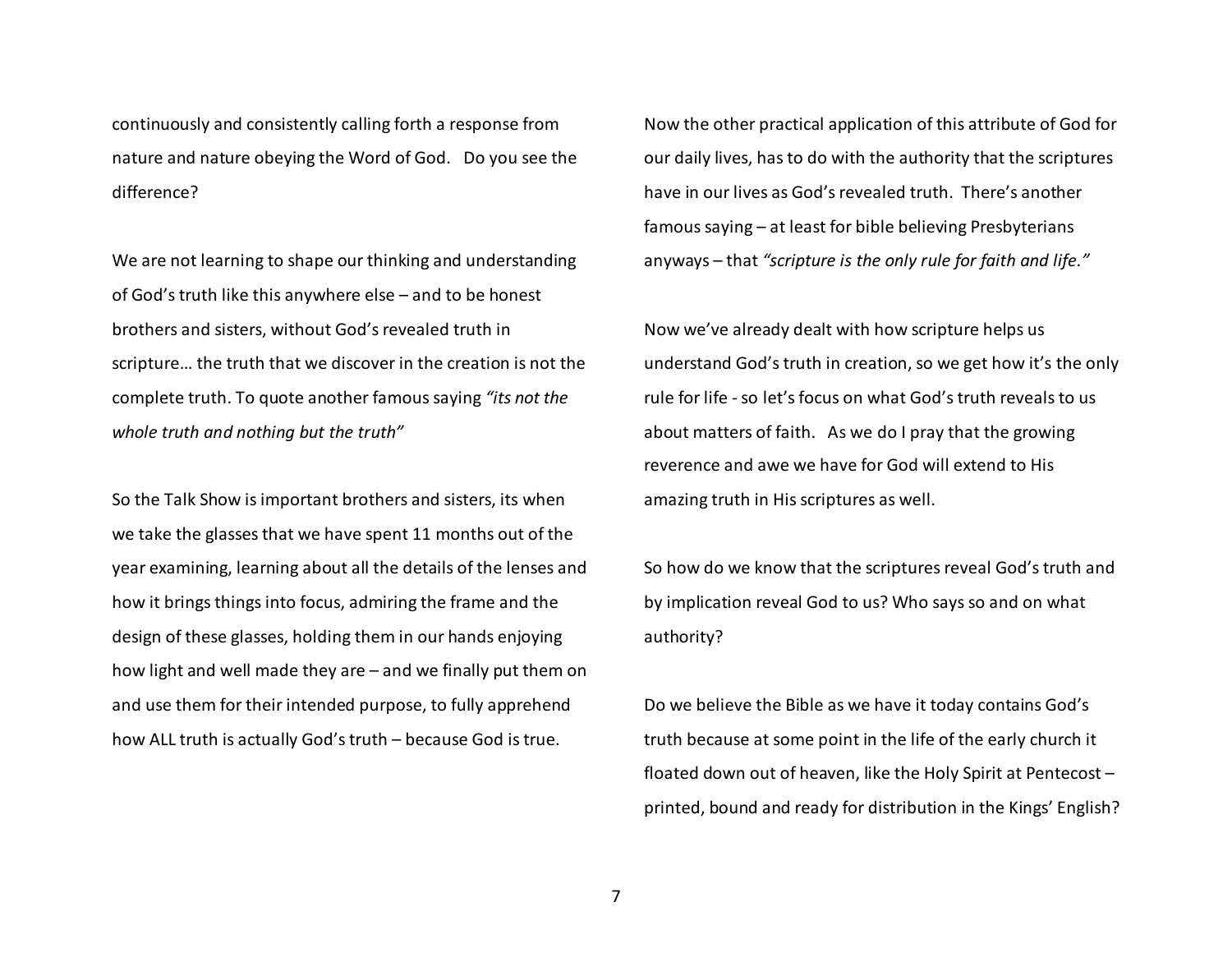No, Brothers and sisters, we believe that the scriptures come from God and contain His truth because this is what the scriptures claim. In 2 Timothy 3:16 it says "*all scripture is Godbreathed*" which means its source is from God, and since God is truth – scripture is thus truth also.

Now this this claim of scripture to be God-breathed doesn't depend - in fact it can't depend - on external evidence or proof because, as we have been learning- there is nothing outside of God which is adequate enough to stand as a reference for God.

When we look for assurance or proof that something is true we are looking for something with greater reliability or authority to back up a claim which is dubious or just needs proof.

Will I be a good employee? I'll certainly say I will be – but my assurance is suspect because I'm looking after my own selfinterests, so don't take my word – ask my references, because their word will carry more weight than mine – especially if

they are established and well-respected people in their field and or community.

But who or what is greater than God? In order to vouch that what God has said or done to reveal himself is true and reliable and trustworthy? Nothing…

So, just as we said that God is the very definition of truth within Himself, God's revelation in scripture is also a selfauthenticating revelation brought about by the Holy Spirit. It is the internal witness of the scriptures – it's claim to be Godbreathed which establishes its divine authority – and must be accepted by faith, and responded to in obedience.

However having said that, there are external factors which do bear witness to the fact that the scriptures come from God; just as we learned last week that we can determine the goodness of God by how much glory He will bring to Himself.

So what external factors can be considered as testimony to the truth and authority of God's truth in scripture? Well,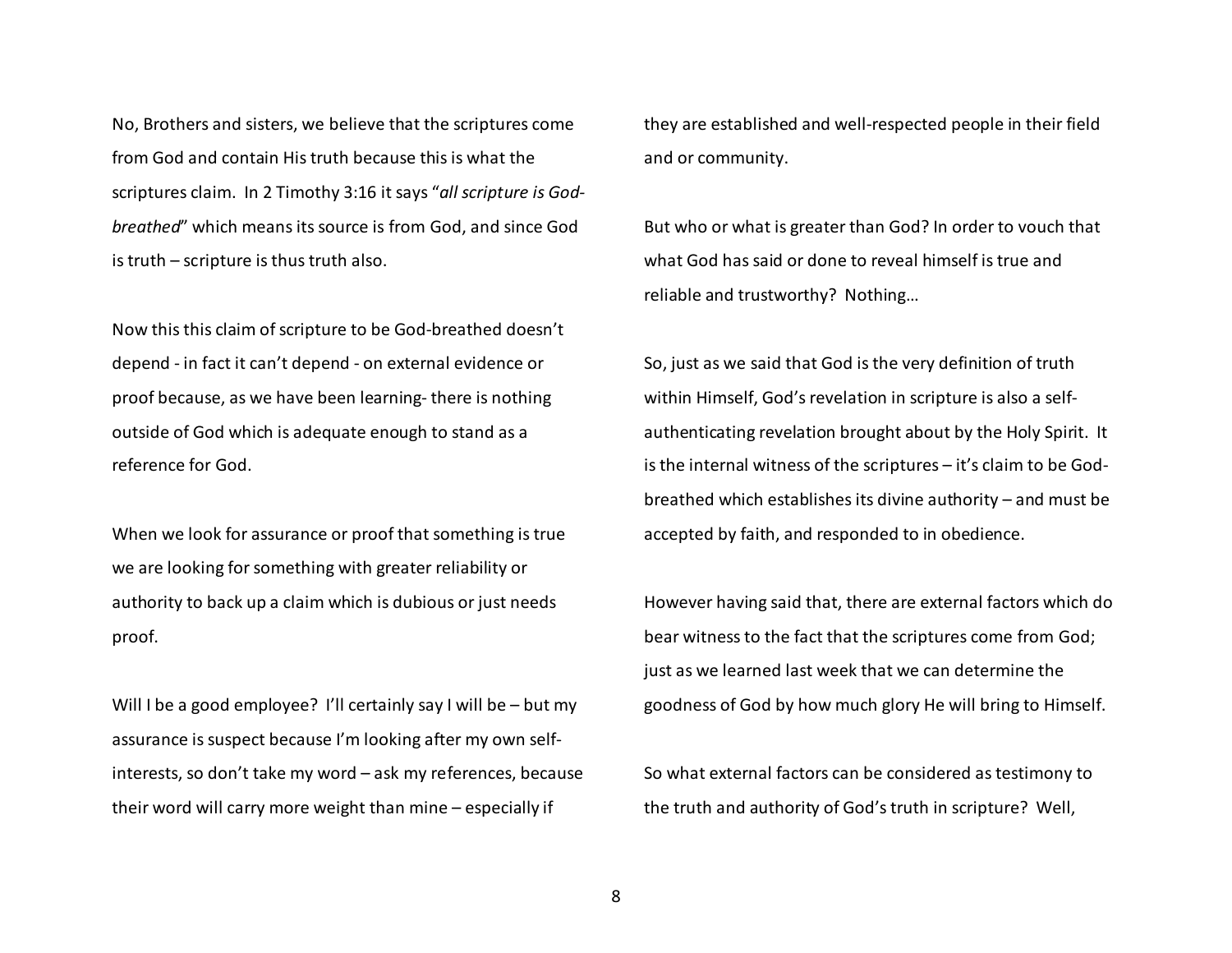consider that the bible as we have it today was formed over a time period of fifteen centuries where the major civilizations of our history rose and fell and their cultures changed and evolved and it was written in three different languages.

And there were forty different authors who contributed to the writings in the bible over that time period, coming from a diverse variety of backgrounds, contexts, occupations and levels of education – there were kings, fishermen, a tax collector, farmers, shepherds, and prophets – even a doctor.

And these authors wrote in different periods in world history and under a variety of different personal circumstances, and from a variety of locations across the ancient world – North Africa, the Middle East, Asia Minor – even southern Europe…

And yet in spite of all this diversity and the passage of time there is a coherent story-line, a unity of theme, andconsistency of intention and fulfilment and purpose that weaves all of these sixty six books together!

That is a remarkable occurrence, and it ought to be enough of a witness to consider the Bible's own claim that it comes from God, reveals His truth and carries His authority for our lives.

We might also consider the external factor of the effectiveness of the bible. Consider how many millions of people across the ages have had God reveal Himself to them through the scriptures?!

The truth is through reading and studying the scriptures millions of people have come to know that humanity was created in God's own image, but that through Adam and Eve's rebellion they share in their original sin and perpetrate their own sin and offend their Creator God.

Consider how this revelation has prompted millions of people to ask the question *"what do I do?"* and then receive the answer from scripture *"Believe in the Lord Jesus, and you will be saved—you and your household."* (Acts 16:31)